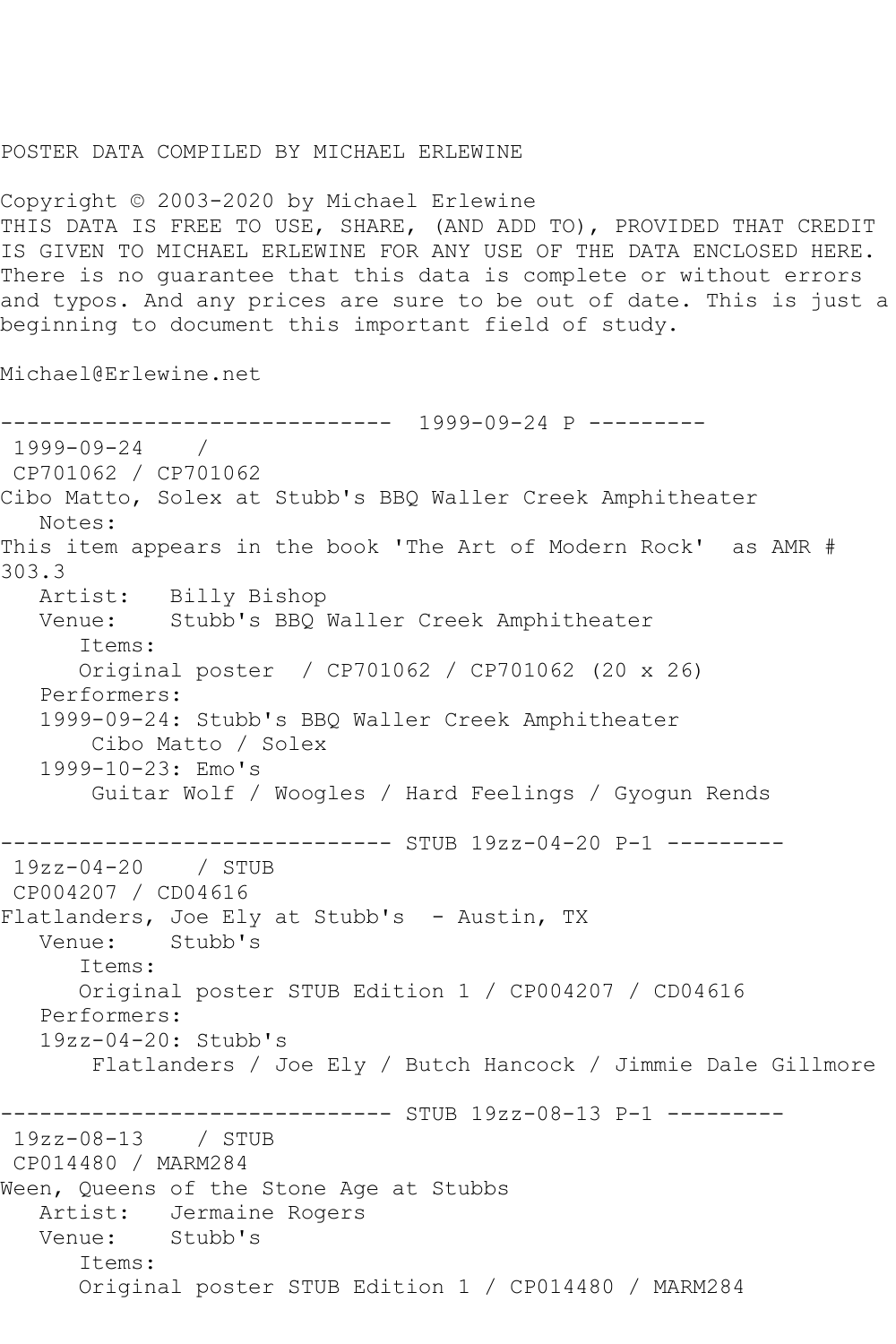```
 Performers:
   19zz-08-13: Stubb's
       Ween / Queens of the Stone Age
------------------------------ SWCA 19zz-10-27 P ---------
19zz-10-27 / SWCA 
CP004569 / CD05830
Los Lobos at Stubbs Waller Creek Amphitheater - Austin, TX
   Venue: Stubb's Waller Creek Amphitheater
       Items:
       Original poster SWCA / CP004569 / CD05830
   Performers:
   19zz-10-27: Stubb's Waller Creek Amphitheater
       Los Lobos
----------------------------- STUB 2000-03-30 P ---------
2000-03-30 / STUB 
CP004533 / CD05794
String Cheese Incident at Stubbs
   Venue: Stubb's
       Items:
       Original poster STUB / CP004533 / CD05794
   Performers:
   2000-03-30: Stubb's
        String Cheese Incident
------------------------------ 2000-04-06 P ---------
2000-04-06 / 
CP700914 / CP700914
Flaming Lips, Looper at Stubb's BBQ Waller Creek Amphitheater
   Notes: Limited Edition of 40
This item appears in the book 'The Art of Modern Rock' as AMR # 
266.2
   Artist: Jason Austin
   Venue: Stubb's BBQ Waller Creek Amphitheater
      Items:
      Original poster / CP700914 / CP700914 (10 x 17)
   Performers:
   2000-04-06: Stubb's BBQ Waller Creek Amphitheater
        Flaming Lips / Looper
------------------------------ STUB 2000-05-09 P ---------
2000-05-09 / STUB 
CP030789 / NM10738
Melvins at Stubb's - Austin, TX
  Artist: Jason Austin<br>Venue: Stubb's
           Stubb's
```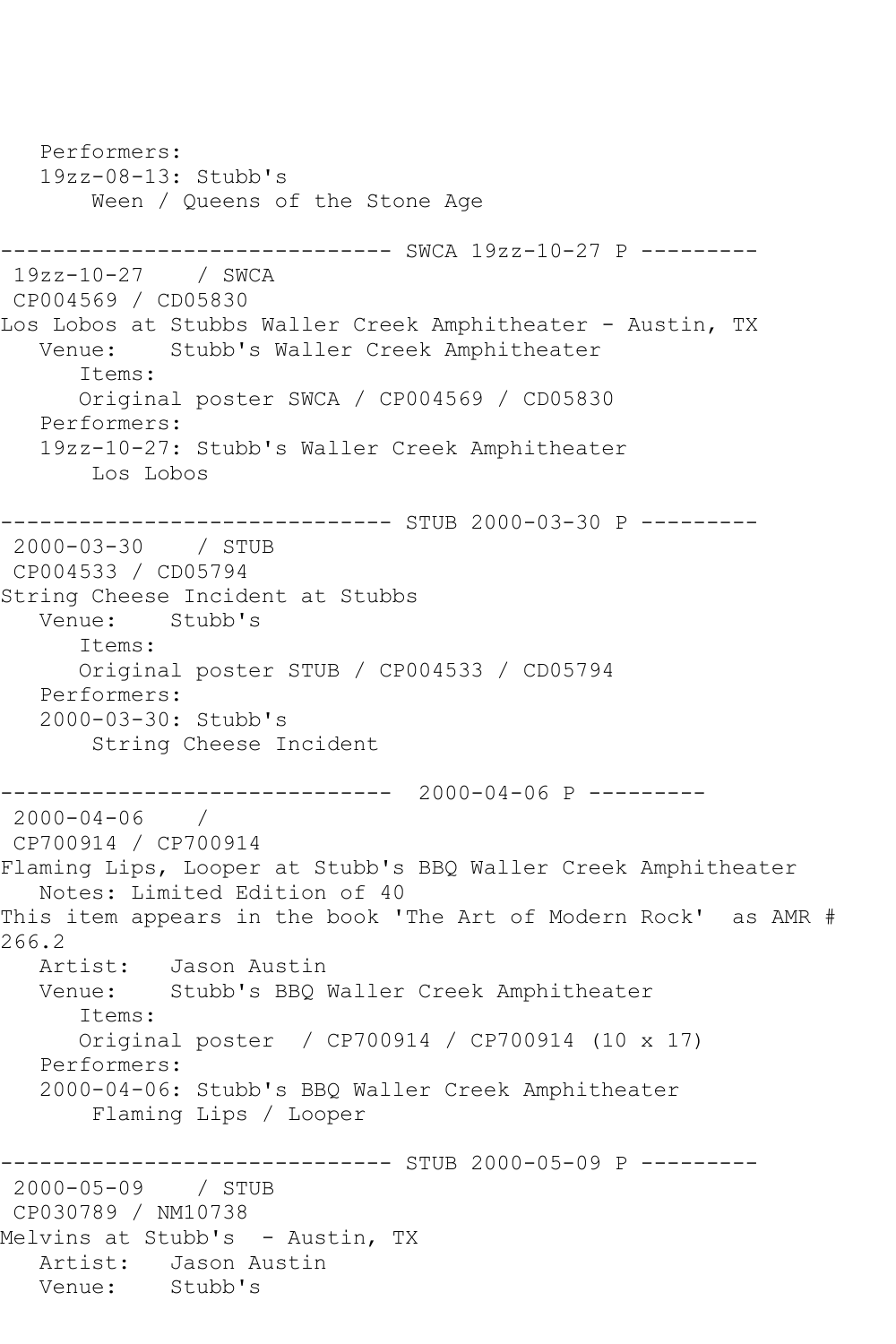Items: Original poster STUB / CP030789 / NM10738 (8-1/2 x 17-1/2) Performers: 2000-05-09: Stubb's Melvins ------------------------------ 2000-05-09 P --------- 2000-05-09 / CP701642 / CP701642 Melvins at Stubb's BBQ Waller Creek Amphitheater Notes: Limited Edition of 69 This item appears in the book 'The Art of Modern Rock' as AMR # 026.1 Artist: Jason Austin Venue: Stubb's BBQ Waller Creek Amphitheater Items: Original poster / CP701642 / CP701642 (17 x 36) Performers: 2000-05-09: Stubb's BBQ Waller Creek Amphitheater Melvins ------------------------------ 2001-03-16 P ---------  $2001 - 03 - 16$  / CP045496 / CP045496 Black Crowes at Stubbs BBQ Private Notes: Masse \* CHECK Artist: Bob Masse Venue: Stubb's Items: Original poster / CP045496 / CP045496 Performers: 2001-03-16: Stubb's Black Crowes ---------- STUB 2001-05-02 P ---------2001-05-02 / STUB CP030980 / NM10929 Medeski Martin and Wood at Stubb's - Austin, TX Artist: Bob Masse<br>Venue: Stubb's Stubb's Items: Original poster STUB / CP030980 / NM10929 (18 x 24-1/2) Performers: 2001-05-02: Stubb's Medeski Martin and Wood ------------------------------ STUB 2001-09-06 P ---------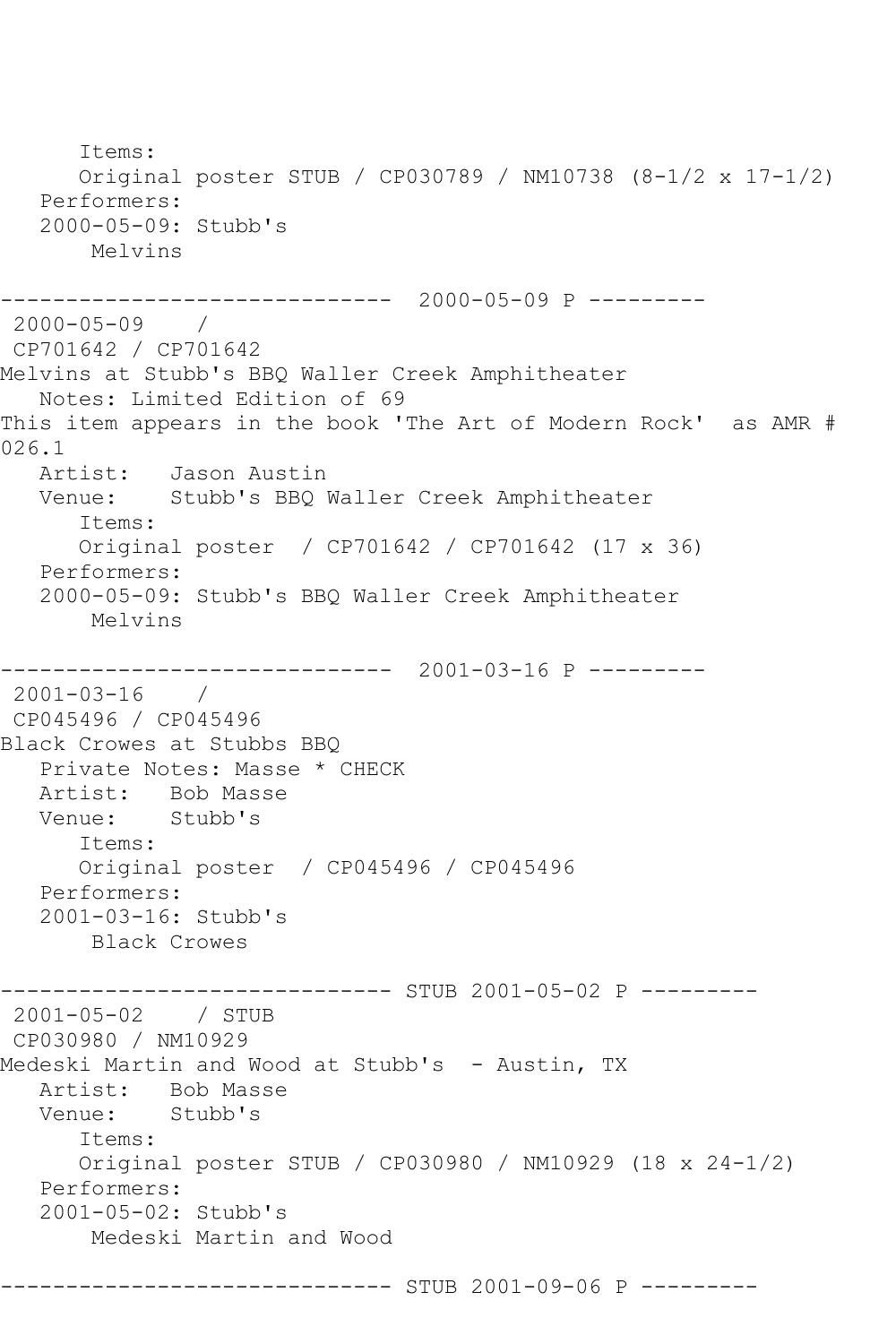2001-09-06 / STUB CP030157 / NM10106 Keller Williams at Stubb's - Austin, TX Venue: Stubb's Items: Original poster STUB / CP030157 / NM10106 (11 x 17) Performers: 2001-09-06 2001-09-07: Stubb's Keller Williams ------------------------------ SWCA 2001-09-08 P-1 --------- 2001-09-08 / SWCA CP004492 / CD05731 Kelly Willis and the Gourd at Stubbs Waller Creek Amphitheater - Austin, TX Artist: Jamie Venue: Stubb's Waller Creek Amphitheater Items: Original poster SWCA Edition 1 / CP004492 / CD05731 Performers: 2001-09-08: Stubb's Waller Creek Amphitheater Kelly Willis ------------------------------ STUB 2001-09-13 P --------- 2001-09-13 / STUB CP030163 / NM10112 Bela Fleck at Stubb's - Austin, TX Venue: Stubb's Items: Original poster STUB / CP030163 / NM10112 (11 x 17) Performers: 2001-09-13: Stubb's Bela Fleck --------- STUB 2001-09-29 P ---------2001-09-29 / STUB CP030782 / NM10731 Built To Spill at Stubb's - Austin, TX Artist: Jared Conner<br>Venue: Stubb's Stubb's Items: Original poster STUB / CP030782 / NM10731 (11 x 17) Performers: 2001-09-29: Stubb's Built To Spill 2001-09-30: Gypsy Tea Room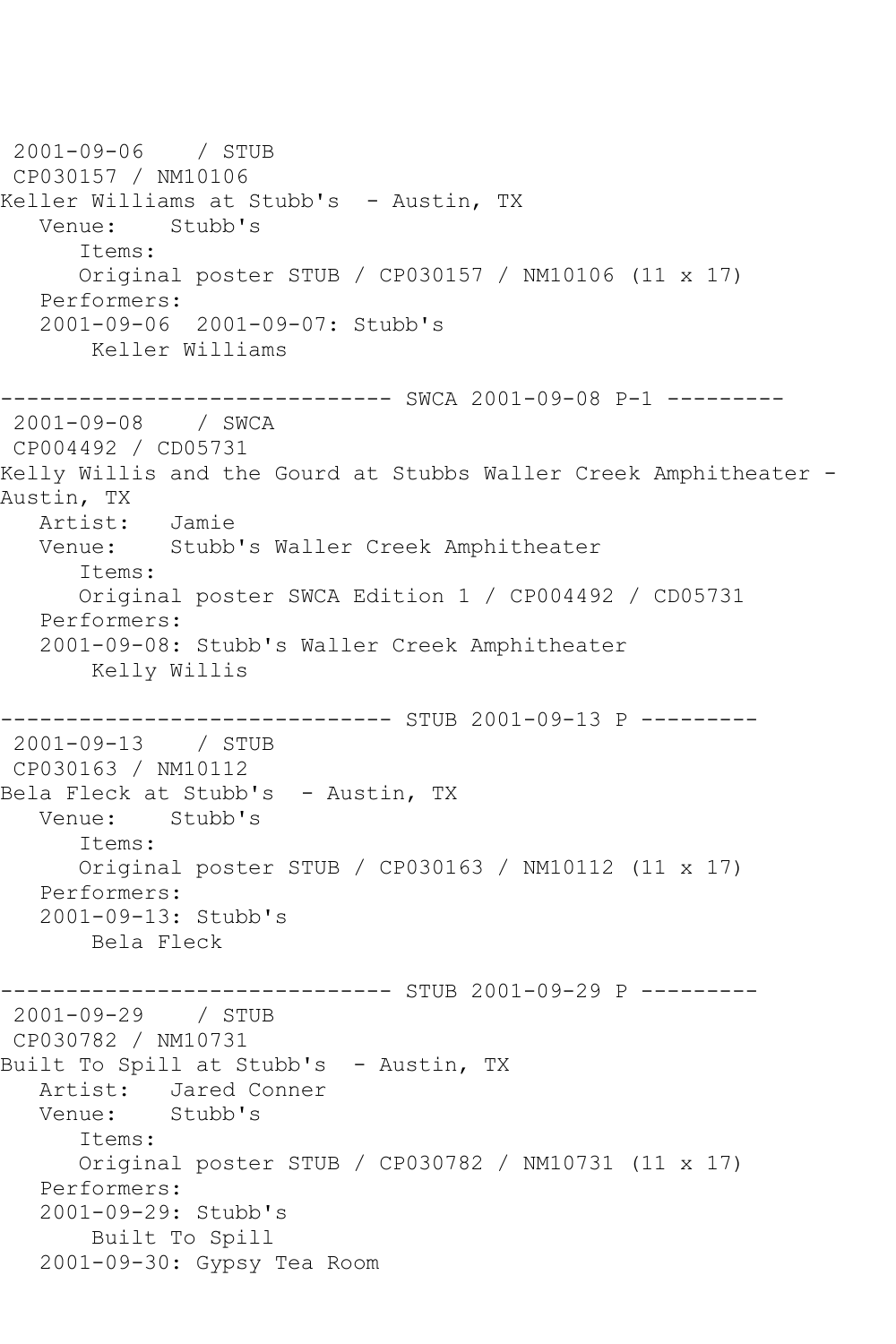------------------------------ STUB 2001-10-23 P --------- 2001-10-23 / STUB CP030892 / NM10841 Strokes, Moldy Peaches at Stubb's - Austin, TX Artist: Jermaine Rogers<br>Venue: Stubb's Stubb's Items: Original poster STUB / CP030892 / NM10841 (30 x 20) Performers: 2001-10-23: Stubb's Strokes / Moldy Peaches ------------------------------ 2002-02-27 P --------- 2002-02-27 / CP700716 / CP700716 Wu Tang Clan at Stubb's BBQ Waller Creek Amphitheater Notes: This item appears in the book 'The Art of Modern Rock' as AMR # 163.4 Artist: Stephen Donovan Venue: Stubb's BBQ Waller Creek Amphitheater Items: Original poster / CP700716 / CP700716 (12 x 18) Performers: 2002-02-27: Stubb's BBQ Waller Creek Amphitheater Wu Tang Clan ------------------------------ STUB 2002-03-12 P --------- 2002-03-12 / STUB CP030785 / NM10734 Puddle of Mudd, 30 Seconds to Mars at Stubb's BBQ Artist: Jared Conner<br>Venue: Stubb's Stubb's Items: Original poster STUB / CP030785 / NM10734 (6 x 17) Performers: 2002-03-12: Stubb's Puddle of Mud / 30 Seconds to Mars ----------- STUB 2002-03-16 P ---------2002-03-16 / STUB CP030793 / NM10742 Jerry Cantrell, Anyone at Stubb's - Austin, TX Artist: Jared Conner Venue: Stubb's Items: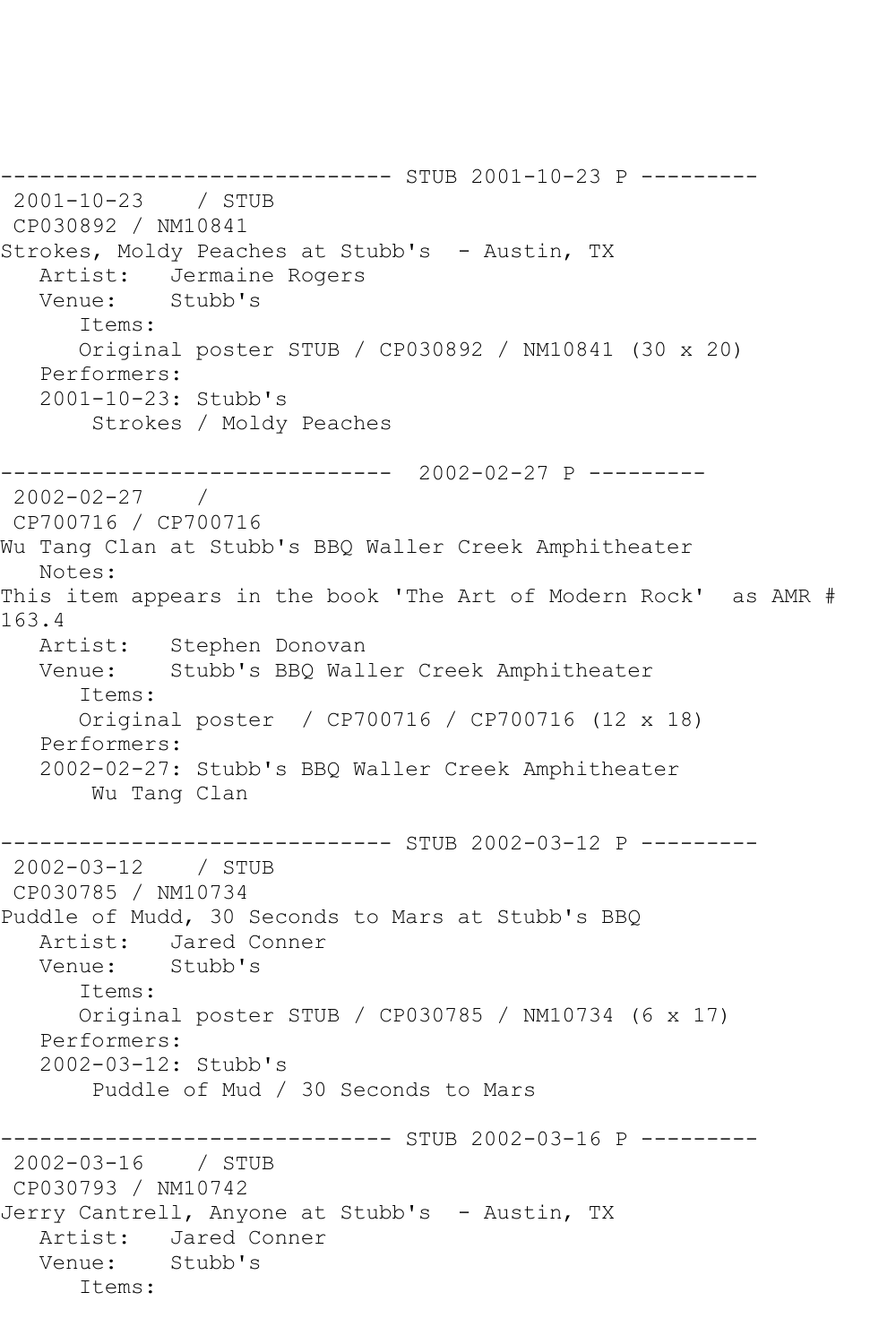Original poster STUB / CP030793 / NM10742 (11 x 17) Performers: 2002-03-16: Stubb's Jerry Cantrell / Anyone / Comes with the Fall / Hekill Three ------------- STUB 2002-03-17 P ---------2002-03-17 / STUB CP030788 / NM10737 Hank Williams III, Supersuckers at Stubb's - Austin, TX Artist: Jared Conner<br>Venue: Stubb's Stubb's Items: Original poster STUB / CP030788 / NM10737 (11 x 17) Performers: 2002-03-17: Stubb's Hank Williams III / Supersuckers / Unified Theory / Toadies / Ian Moore Band ------------------------------ 2002-04-14 P --------- 2002-04-14 / CP700821 / CP700821 Merle Haggard at Stubb's BBQ Waller Creek Amphitheater Notes: Limited Edition of 60 This item appears in the book 'The Art of Modern Rock' as AMR # 194.5 Artist: Jaime Cervantes Venue: Stubb's BBQ Waller Creek Amphitheater Items: Original poster / CP700821 / CP700821 (131/2 x 23) Performers: 2002-04-14: Stubb's BBQ Waller Creek Amphitheater Merle Haggard ------------------------------ STUB 2002-04-29 P --------- 2002-04-29 / STUB CP030792 / NM10741 Lucinda Williams, Anne McCue at Stubb's - Austin, TX Artist: Jared Conner Venue: Stubb's Items: Original poster STUB / CP030792 / NM10741 (11 x 17) Performers: 2002-04-29: Stubb's Lucinda Williams / Anne McCue ------------------------------ STUB 2002-04-29 P --------- 2002-04-29 / STUB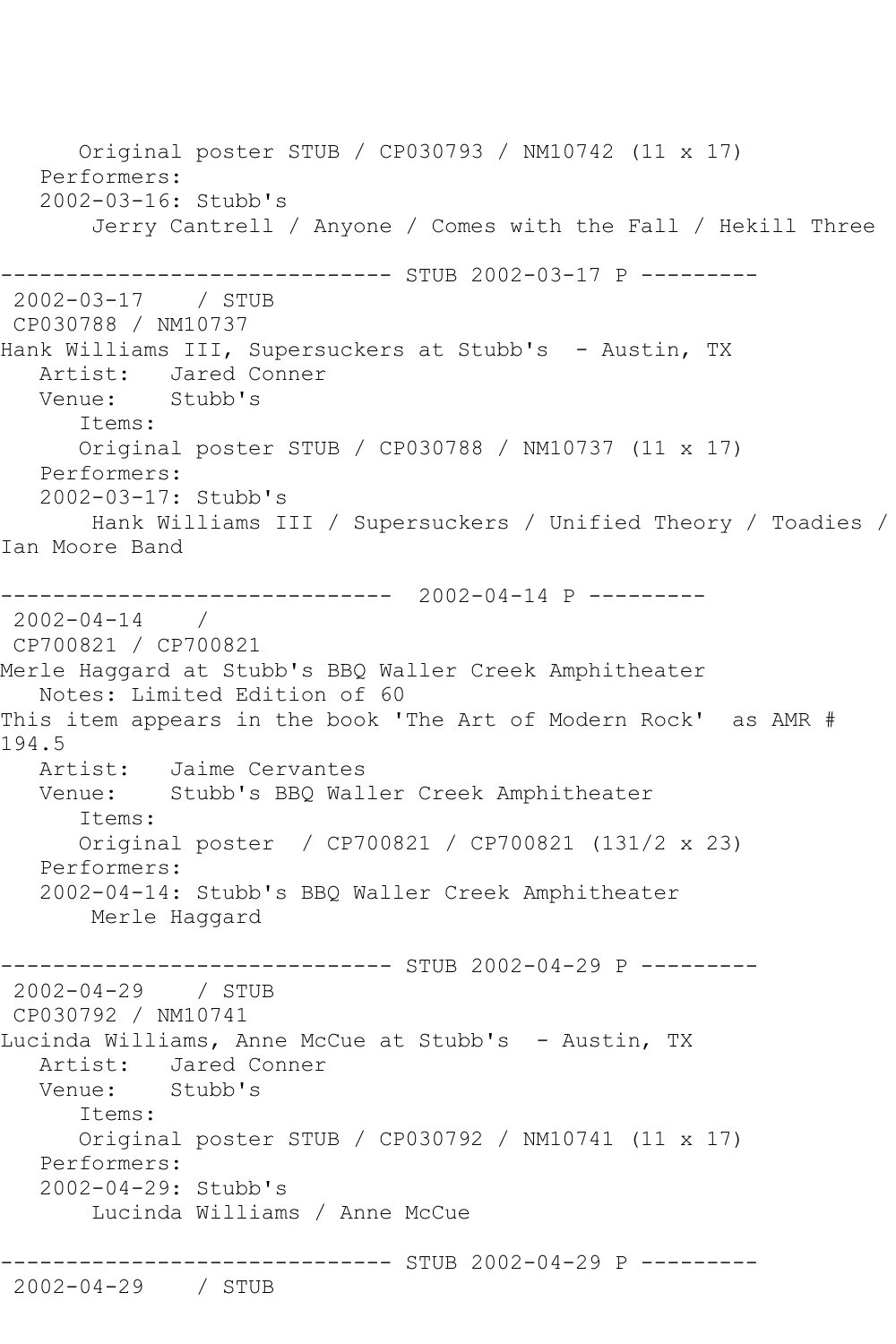CP030223 / NM10172 Lucinda Williams at Stubb's - Austin, TX Venue: Stubb's Items: Original poster STUB / CP030223 / NM10172 (10 x 14-1/2) Performers: 2002-04-29: Stubb's Lucinda Williams ------------------------------ STUB 2002-05-08 P --------- 2002-05-08 / STUB CP030791 / NM10740 Jon Spencer Blues Explosion, Quintron at Stubb's - Austin, TX Artist: Jared Conner<br>Venue: Stubb's Venue: Items: Original poster STUB / CP030791 / NM10740 (11 x 17) Performers: 2002-05-08: Stubb's Jon Spencer Blues Explosion / Quintron / Miss Pussycat ------------ STUB 2002-05-28 P ---------2002-05-28 / STUB CP030731 / NM10680 Rusted Root, Highway 9 at Stubb's - Austin, TX Artist: Adam Espelee Cohen<br>Venue: Stubb's Stubb's Items: Original poster STUB / CP030731 / NM10680 (12 x 18) Performers: 2002-05-28: Stubb's Rusted Root / Highway 9 ------------------------------ STUB 2002-05-28 P --------- 2002-05-28 / STUB CP047173 / CP047173 Rusted Root, Highway 9 at Stubbs BBQ Artist: Adam Espelee Cohen Venue: Stubb's Items: Original poster STUB / CP047173 / CP047173 Performers: 2002-05-28: Stubb's Rusted Root / Highway 9 ------------------------------ 2002-06-01 P --------- 2002-06-01 /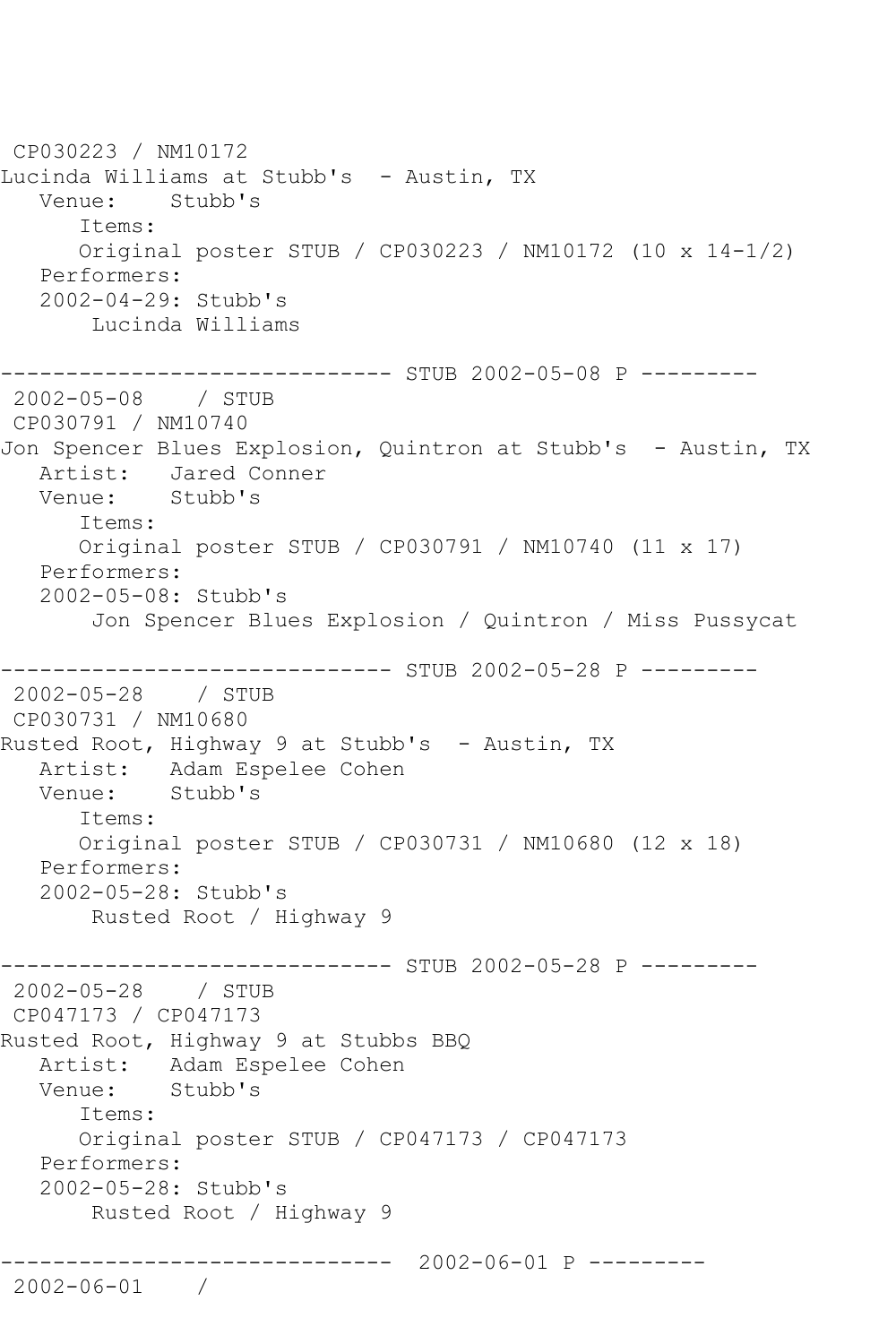```
CP050511 / CP050511
Warlocks, End at Tulag
   Artist: Darren Grealish<br>Venue: Tulaq
   Venue:
       Items:
       Original poster / CP050511 / CP050511
    Performers:
    2002-06-01: Tulag
        Warlocks
    2002-06-03: Pub
        Warlocks
    2002-06-05: 7th Street Eatery
        Warlocks
    2002-06-06: Cactus Club
        Warlocks
    2002-06-07: Schuba's
        Warlocks
    2002-06-08: Magic Stick
        Warlocks
    2002-06-09: Drag Shop
        Warlocks
    2002-06-11: Horseshoe
        Warlocks
    2002-06-12: Khyber
        Warlocks
    2002-06-14: Mercury Lounge
        Warlocks
    2002-06-15: Maxwell's
        Warlocks
    2002-06-16: Shout Party
        Warlocks
    2002-06-17: Black Cat
        Warlocks
    2002-06-19: Local 506
        Warlocks
    2002-06-21: End
        End
    2002-06-22: Echo
        Warlocks
    2002-06-24: Nick
        Warlocks
    2002-06-25: Young Avenue Deli
        Warlocks
    2002-06-26: House of Blues
        Warlocks
    2002-06-27:
    2002-06-28: Stubb's
```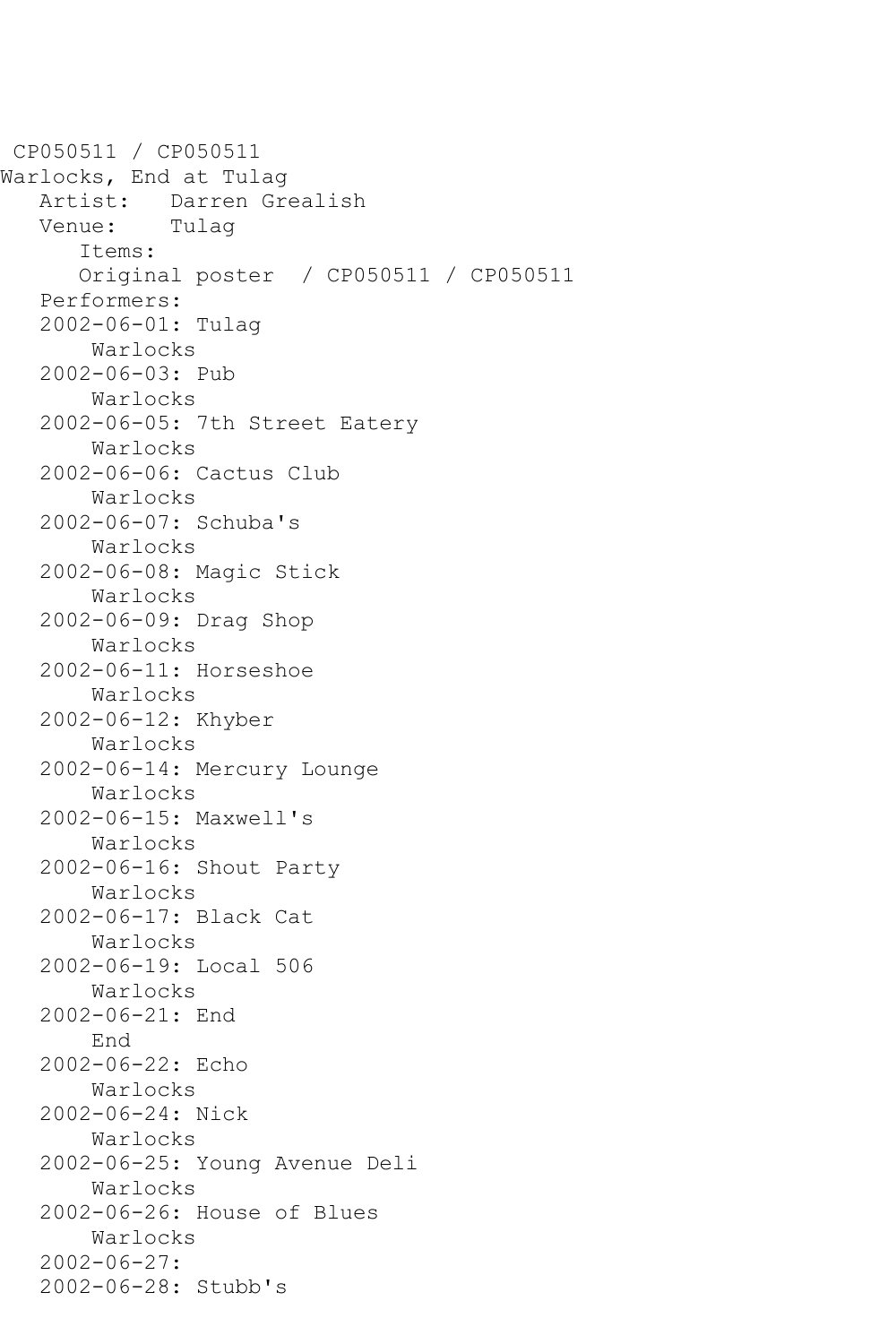Warlocks 2002-06-29: Club Clearview Warlocks ------------------------------ STUB 2002-06-09 P --------- 2002-06-09 / STUB CP030799 / NM10748 Social Distortion, Hangmen at Stubb's - Austin, TX Venue: Stubb's Items: Original poster STUB / CP030799 / NM10748 (24 x 36) Performers: 2002-06-09: Stubb's Social Distortion / Hangmen ------------------------------ 2002-06-09 P --------- 2002-06-09 / CP700736 / CP700736 Social Distortion, Hangmen at Stubb's BBQ Waller Creek Amphitheater Notes: Limited Edition of 75 This item appears in the book 'The Art of Modern Rock' as AMR # 166.6 Artist: Jared Connor Venue: Stubb's BBQ Waller Creek Amphitheater Items: Original poster / CP700736 / CP700736 (23 x 35) Performers: 2002-06-09: Stubb's BBQ Waller Creek Amphitheater Social Distortion / Hangmen ---------- STUB 2002-06-25 P ---------2002-06-25 / STUB CP030908 / NM10857 Sevendust at Stubb's - Austin, TX Artist: Adam Espelee Cohen Venue: Stubb's Items: Original poster STUB / CP030908 / NM10857 (18 x 12) Performers: 2002-06-25: Stubb's Sevendust ------------------------------ STUB 2002-06-25 P --------- 2002-06-25 / STUB CP047174 / CP047174 Stevendust at Stubbs BBQ Artist: Adam Espelee Cohen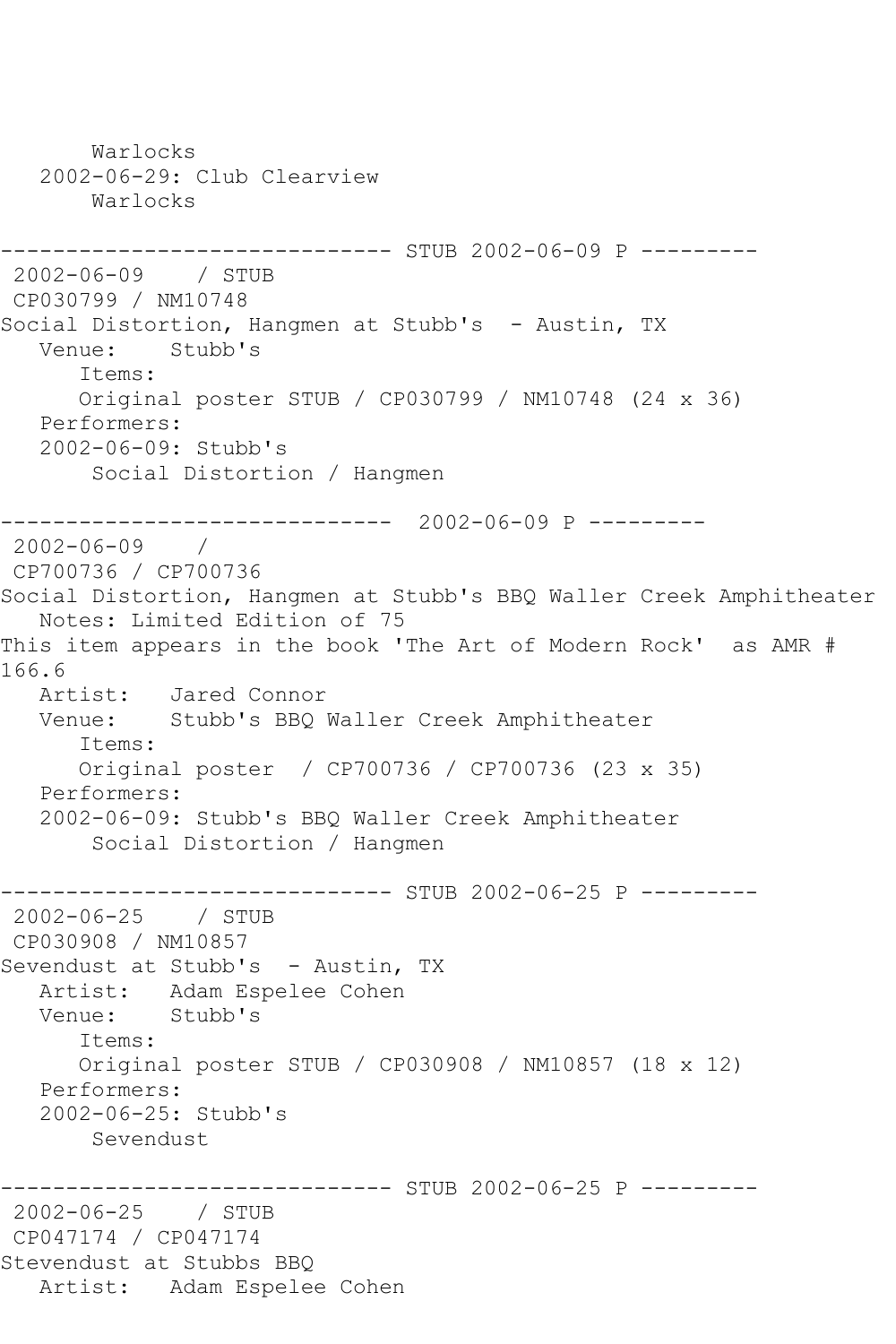Venue: Stubb's Items: Original poster STUB / CP047174 / CP047174 Performers: 2002-06-25: Stubb's Stevendust ------------------------------ STUB 2002-09-19 P --------- 2002-09-19 / STUB CP030778 / NM10727 Flatlanders at Stubb's - Austin, TX Artist: Brian Curley Venue: Stubb's Items: Original poster STUB / CP030778 / NM10727 (11 x 17) Performers: 2002-09-19: Stubb's Flatlanders ------------------------------ STUB 2002-09-28 P --------- 2002-09-28 / STUB CP030798 / NM10747 Queens of Stone Age at Stubb's BBQ Artist: Jared Conner Venue: Stubb's Items: Original poster STUB / CP030798 / NM10747 (20 x 13) Performers: 2002-09-28: Stubb's Queens of the Stone Age ------------------------------ STUB 2002-10-31 P --------- 2002-10-31 / STUB CP030153 / NM10102 Galactic at Stubb's - Austin, TX Venue: Stubb's Items: Original poster STUB / CP030153 / NM10102 (11 x 17) Performers: 2002-10-31: Stubb's Waller Creek AmphiTheater Galactic ------------------------------ STUB 2002-11-22 P --------- 2002-11-22 / STUB CP030878 / NM10827 Reverend Horton Heat at Stubb's - Austin, TX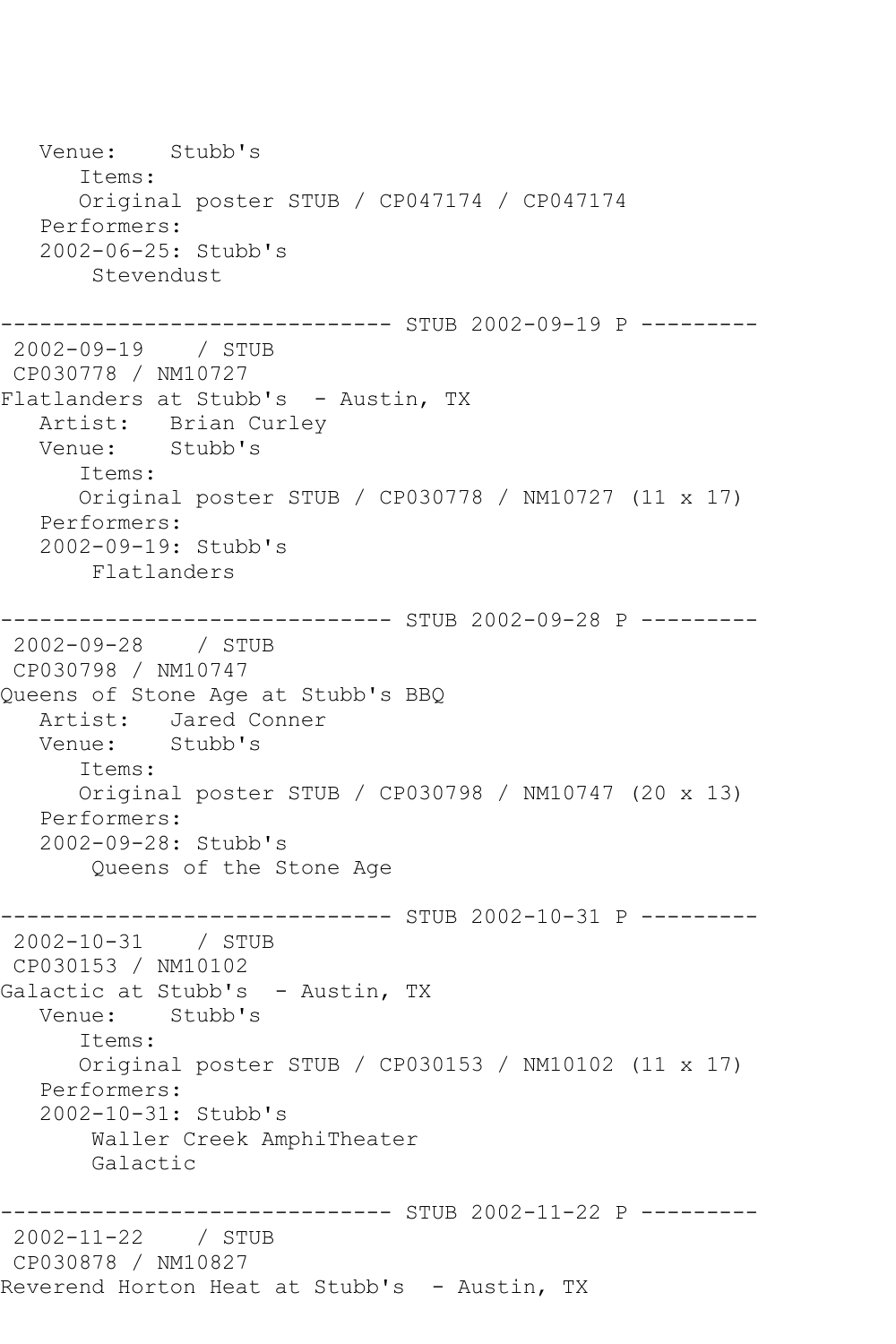Venue: Stubb's Items: Original poster STUB / CP030878 / NM10827 (11 x 17) Performers: 2002-11-22: Stubb's Reverend Horton Heat ------------------------------ STUB 2002-11-22 P --------- 2002-11-22 / STUB CP046212 / CP046212 Reverend Horton Heat at Stubbs BBQ Artist: Jeff Miller<br>Venue: Stubb's Stubb's Items: Original poster STUB / CP046212 / CP046212 Performers: 2002-11-22: Stubb's Reverend Horton Heat ------------------------------ STUB 2003-03-08 P --------- 2003-03-08 / STUB CP046216 / CP046216 Roots, Cody Chesnutt at Stubbs BBQ Artist: Jeff Miller Venue: Stubb's Items: Original poster STUB / CP046216 / CP046216 Performers: 2003-03-08: Stubb's Roots / Cody Chesnutt ------------------------------ 2003-03-15 P --------- 2003-03-15 / CP701514 / CP701514 Coral at Stubb's BBQ Waller Creek Amphitheater Notes: This item appears in the book 'The Art of Modern Rock' as AMR # 469.3 Artist: Jeff Gaither Venue: Stubb's BBQ Waller Creek Amphitheater Items: Original poster / CP701514 / CP701514 Performers: 2003-03-15: Stubb's BBQ Waller Creek Amphitheater Coral ------------------------------ 2003-03-26 P ---------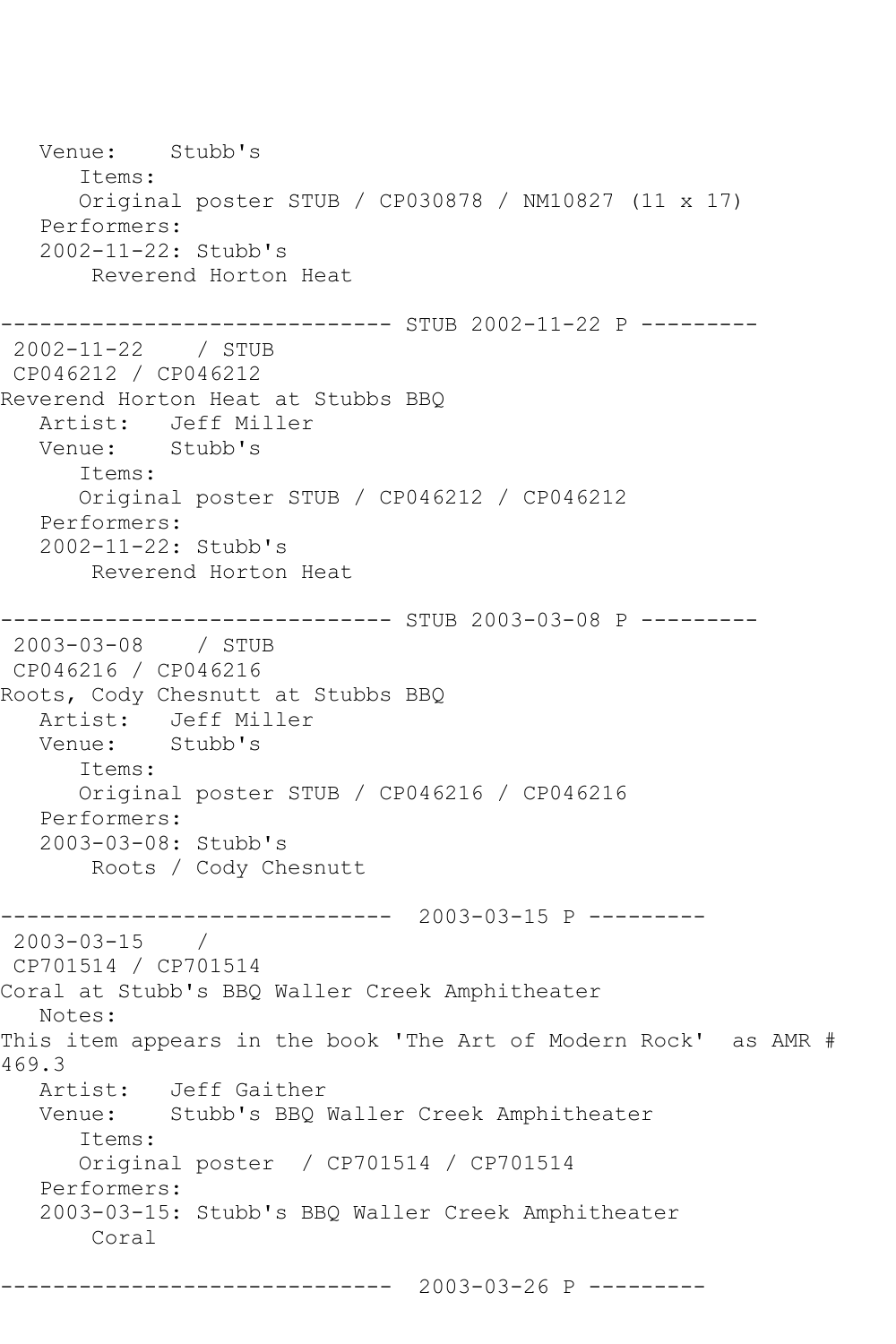2003-03-26 / CP700710 / CP700710 Common, Talib Kweli at Stubb's BBQ Waller Creek Amphitheater Notes: This item appears in the book 'The Art of Modern Rock' as AMR # 162.3 Artist: Bobby Dixon Venue: Stubb's BBQ Waller Creek Amphitheater Items: Original poster / CP700710 / CP700710 (11 x 17) Performers: 2003-03-26: Stubb's BBQ Waller Creek Amphitheater Common / Talib Kweli ------------------------------ STUB 2003-05-20 P --------- 2003-05-20 / STUB CP046218 / CP046218 Nickel Creek at Stubbs BBQ Artist: Jeff Miller<br>Venue: Stubb's Stubb's Items: Original poster STUB / CP046218 / CP046218 Performers: 2003-05-20: Stubb's Nickel Creek ------------------------------ 2003-09-20 P --------- 2003-09-20 / CP701783 / CP701783 Ween at Stubb's BBQ Artist: Todd Slater Venue: Stubb's BBQ Items: Original poster / CP701783 / CP701783 Performers: 2003-09-20: Stubb's BBQ Ween ------------------------------ 2003-09-26 P --------- 2003-09-26 / CP701149 / CP701149 Grand Daddy, Super Furry Animals at Stubb's BBQ Waller Creek Amphitheater Notes: Signed Limited Edition of 70 This item appears in the book 'The Art of Modern Rock' as AMR # 374 Artist: Factor 27 Venue: Stubb's BBQ Waller Creek Amphitheater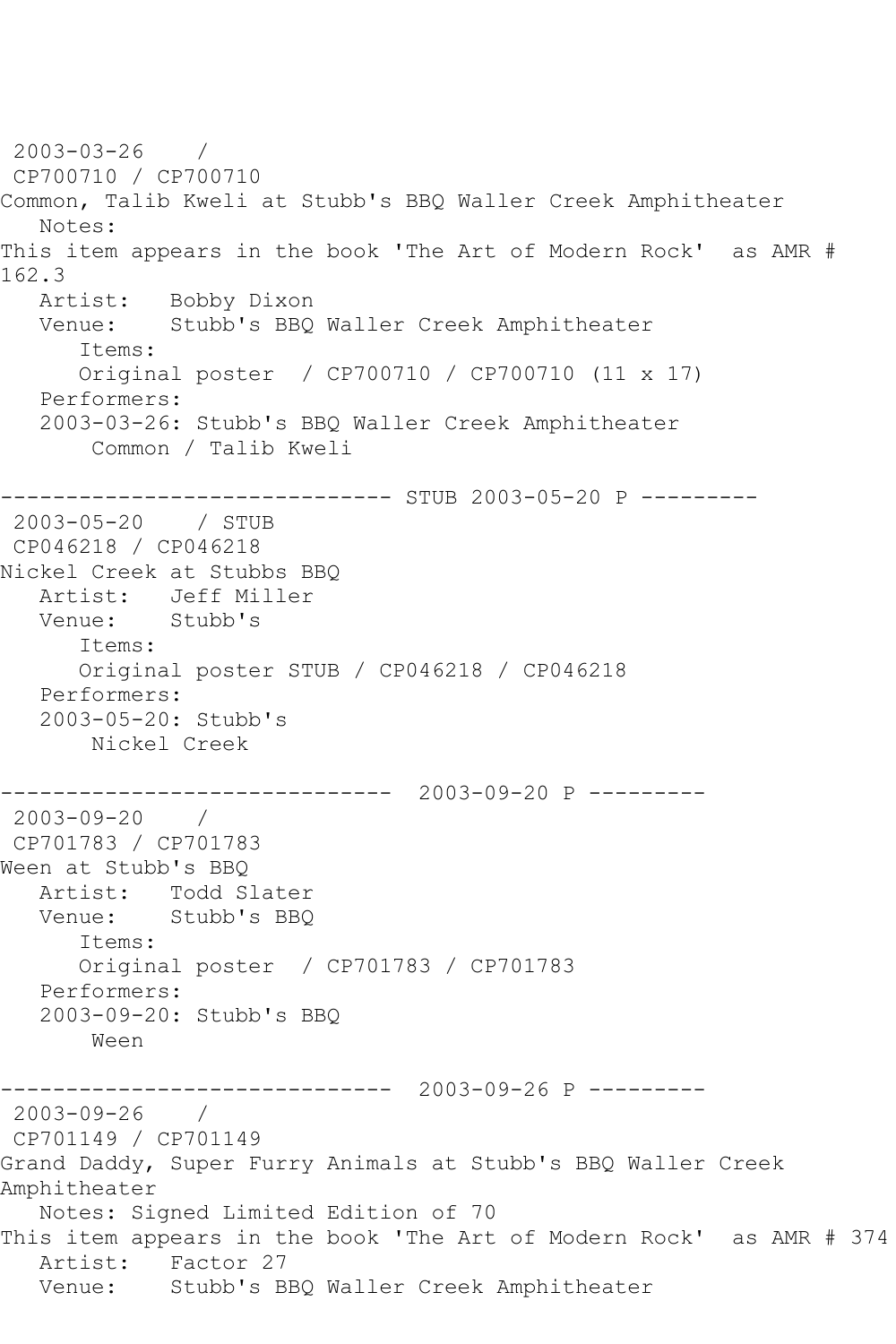Items: Original poster / CP701149 / CP701149 (26 x 20) Performers: 2003-09-26: Stubb's BBQ Waller Creek Amphitheater Grand Daddy / Super Furry Animals ------------------------------ STUB zzzz--09-2 P -------- zzzz--09-20 / STUB CP030285 / NM10234 Modest Mouse, Yumebitsu at Stubb's – Austin, TX<br>Venue: Stubb's Stubb's Items: Original poster STUB / CP030285 / NM10234 (11 x 17) Performers: zzzz--09-20: Stubb's Modest Mouse / Yumebitsu / Black Lipstick ------------------------------ STUB zzzz-02-21 P -------- zzzz-02-21 / STUB CP046205 / CP046205 Erykah Badu at Stubbs BBQ Artist: Jeff Miller<br>Venue: Stubb's Venue: Items: Original poster STUB / CP046205 / CP046205 Performers: zzzz-02-21: Stubb's Erykah Badu ------------------------------ STUB zzzz-03-27 P -------- zzzz-03-27 / STUB CP030986 / NM10935 John Mayer, Concrete Blonde at Stubb's - Austin, TX Stubb's Items: Original poster STUB / CP030986 / NM10935 (12 x 18) Performers: zzzz-03-27: Stubb's John Mayer zzzz-03-29: Concrete Blonde ------------------------------ STUB zzzz-03-29 P -------- zzzz-03-29 / STUB CP046206 / CP046206 Robert Randolph and the Family Band, Hazy Malaze at Stubbs BBQ Artist: Jeff Miller<br>Venue: Stubb's Venue: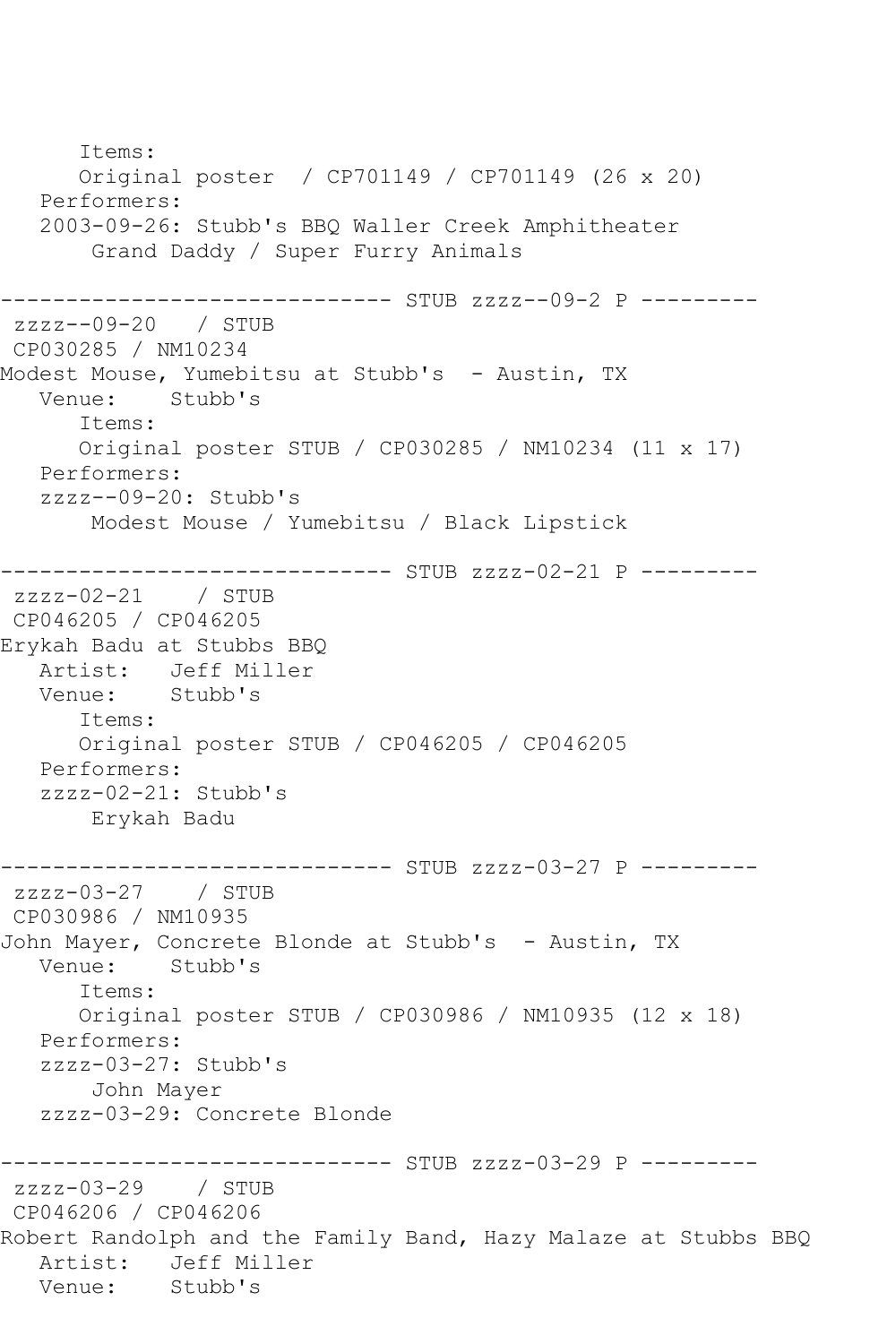```
 Items:
       Original poster STUB / CP046206 / CP046206
   Performers:
    zzzz-03-29: Stubb's
        Robert Randolph / Hazy Malaze
        ------------------------------ zzzz-05-08 P ---------
zzzz-05-08 w / 
CP060251 / CP060251
Jon Spencer Blues Explosion, Quintron at Stubbs BBQ<br>Venue: Stubb's
            Stubb's
       Items:
       Original poster / CP060251 / CP060251 (11 x 17)
   Performers:
    zzzz-05-08 wed: Stubb's
        Jon Spencer Blues Explosion / Quintron / Miss Pussycat
------------------------------ SWCA zzzz-06-06 P ---------
zzzz-06-06 / SWCA 
CP030183 / NM10132
Snoop Doggy Dog at Stubbs Waller Creek Amphitheater - Austin, TX
   Venue: Stubb's Waller Creek Amphitheater
       Items:
       Original poster SWCA / CP030183 / NM10132 (11 x 17)
    Performers:
    zzzz-06-06: Stubb's Waller Creek Amphitheater
        Snoop Doggy Dog
                      ------------------------------ STUB zzzz-06-07 P ---------
zzzz-06-07 / STUB 
CP046210 / CP046210
Snoop Dogg at Stubbs BBQ
  Artist: Jeff Miller<br>Venue: Stubb's
            Stubb's
       Items:
       Original poster STUB / CP046210 / CP046210
   Performers:
    zzzz-06-07: Stubb's
        Snoop Doggy Dog
               ---------------- STUB zzzz-09-06 P ---------<br>/ STUB
zzzz-09-06CP046199 / CP046199
Keller Williams at Stubbs BBQ
   Artist: Jeff Miller
   Venue: Stubb's
       Items:
```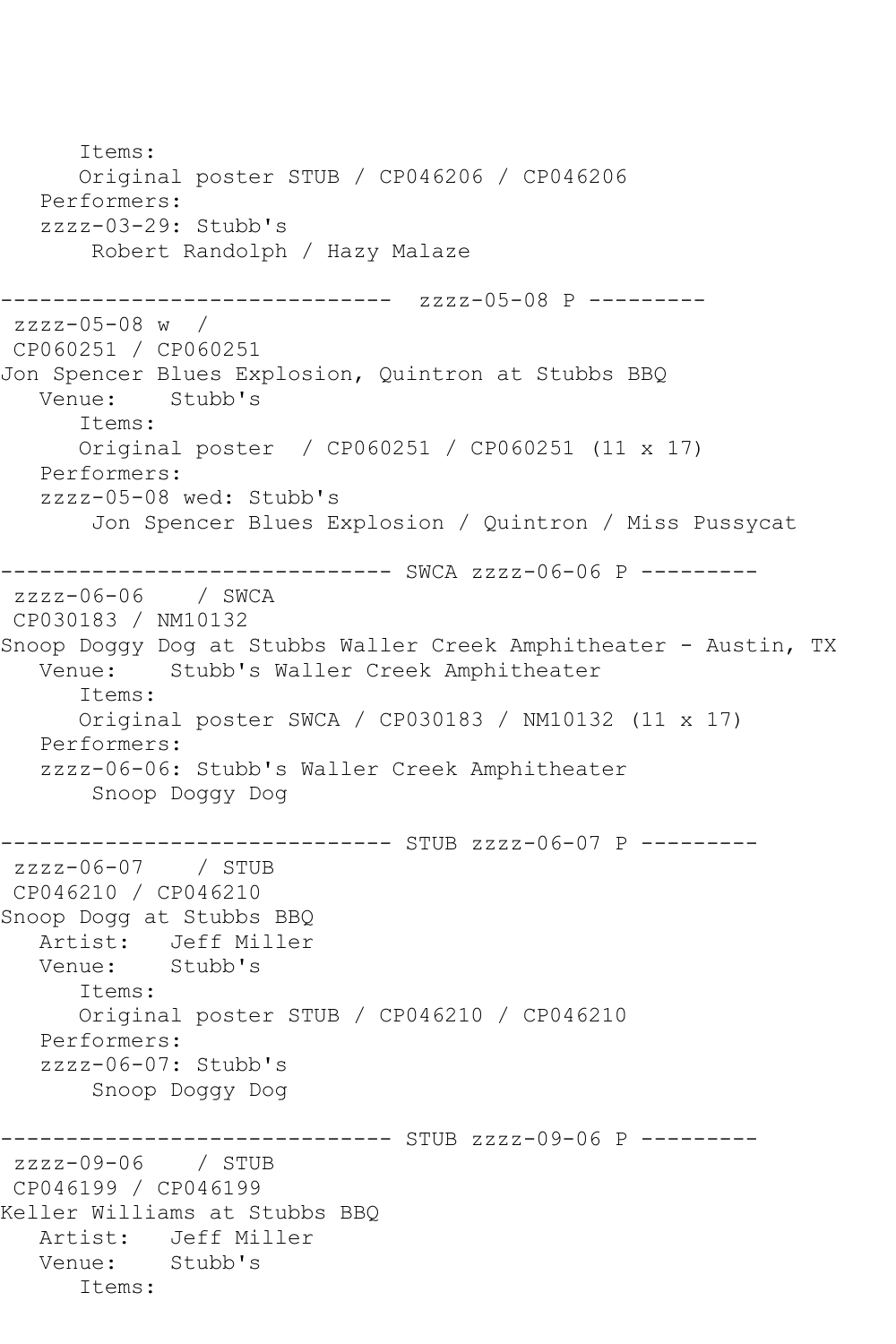```
 Original poster STUB / CP046199 / CP046199
   Performers:
   zzzz-09-06 zzzz-09-07: Stubb's
       Keller Williams
------------------------------ zzzz-10-23 P ---------
zzzz-10-23 / 
CP052551 / CP052551
Strokes, Moldy Peaches at Stubb's - Austin, TX
   Artist: Jermaine Rogers
   Venue: Stubb's
      Items:
      Original poster / CP052551 / CP052551
   Performers:
   zzzz-10-23: Stubb's
       Strokes / Moldy Peaches
------------------------------ STUB zzzz-10-31 P ---------
zzzz-10-31 / STUB 
CP046215 / CP046215
Galactic at Stubbs BBQ
      Benefit: Halloween Bash
   Artist: Jeff Miller
   Venue: Stubb's
      Items:
      Original poster STUB / CP046215 / CP046215
   Performers:
   zzzz-10-31: Stubb's
       Galactic
------------------------------ STUB zzzz-zz-zz P ---------
zzzz-zz-zz / STUB 
CP046200 / CP046200
Bela Fleck and the Flecktones at Stubbs BBQ
   Artist: Jeff Miller
   Venue: Stubb's
      Items:
      Original poster STUB / CP046200 / CP046200
   Performers:
  ZZZZ-ZZ-ZZ:
  ZZZZ-ZZ-ZZ:
   zzzz-zz-zz: Stubb's
   zzzz-zz-zz:
   zzzz-zz-zz:
   zzzz-zz-zz:
   zzzz-zz-zz:
```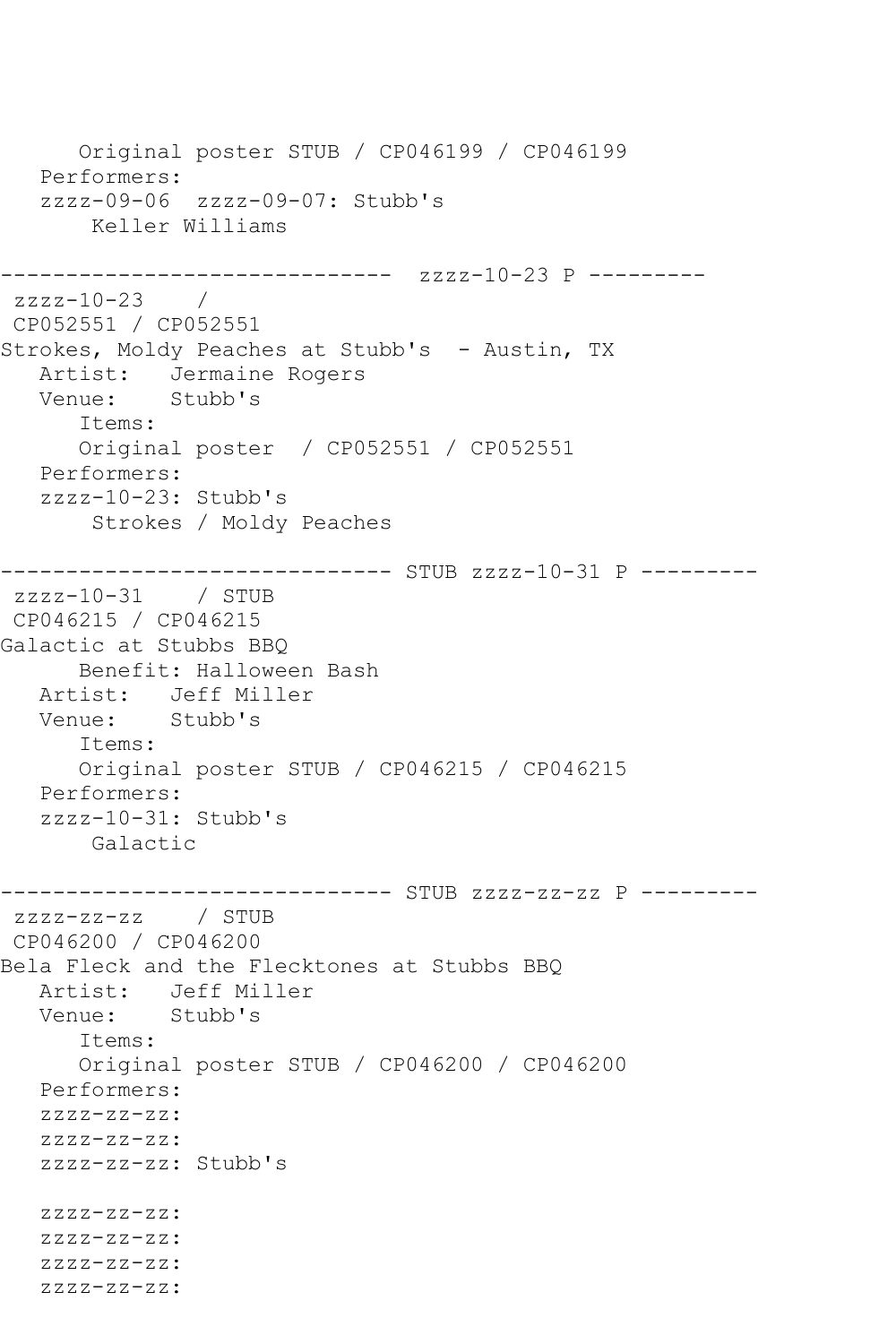```
 zzzz-zz-zz:
 zzzz-zz-zz:
 zzzz-zz-zz:
 zzzz-zz-zz:
 zzzz-zz-zz:
 zzzz-zz-zz:
 zzzz-zz-zz:
 zzzz-zz-zz:
 zzzz-zz-zz:
 zzzz-zz-zz:
ZZZZ-ZZ-ZZ:
 zzzz-zz-zz:
 zzzz-zz-zz:
 zzzz-zz-zz:
 zzzz-zz-zz:
 zzzz-zz-zz:
 zzzz-zz-zz:
 zzzz-zz-zz:
 zzzz-zz-zz:
 zzzz-zz-zz:
 zzzz-zz-zz:
 zzzz-zz-zz:
 zzzz-zz-zz:
 ---:
 zzzz-zz-zz:
 zzzz-zz-zz:
 zzzz-zz-zz:
 zzzz-zz-zz:
 zzzz-zz-zz:
 zzzz-zz-zz:
 zzzz-zz-zz:
 zzzz-zz-zz:
ZZZZ-ZZ-ZZ:
 zzzz-zz-zz:
 zzzz-zz-zz:
 zzzz-zz-zz:
 zzzz-zz-zz:
 zzzz-zz-zz:
 zzzz-zz-zz:
 zzzz-zz-zz:
 zzzz-zz-zz:
 zzzz-zz-zz:
 zzzz-zz-zz:
 zzzz-zz-zz:
 zzzz-zz-zz:
 zzzz-zz-zz:
 zzzz-zz-zz:
```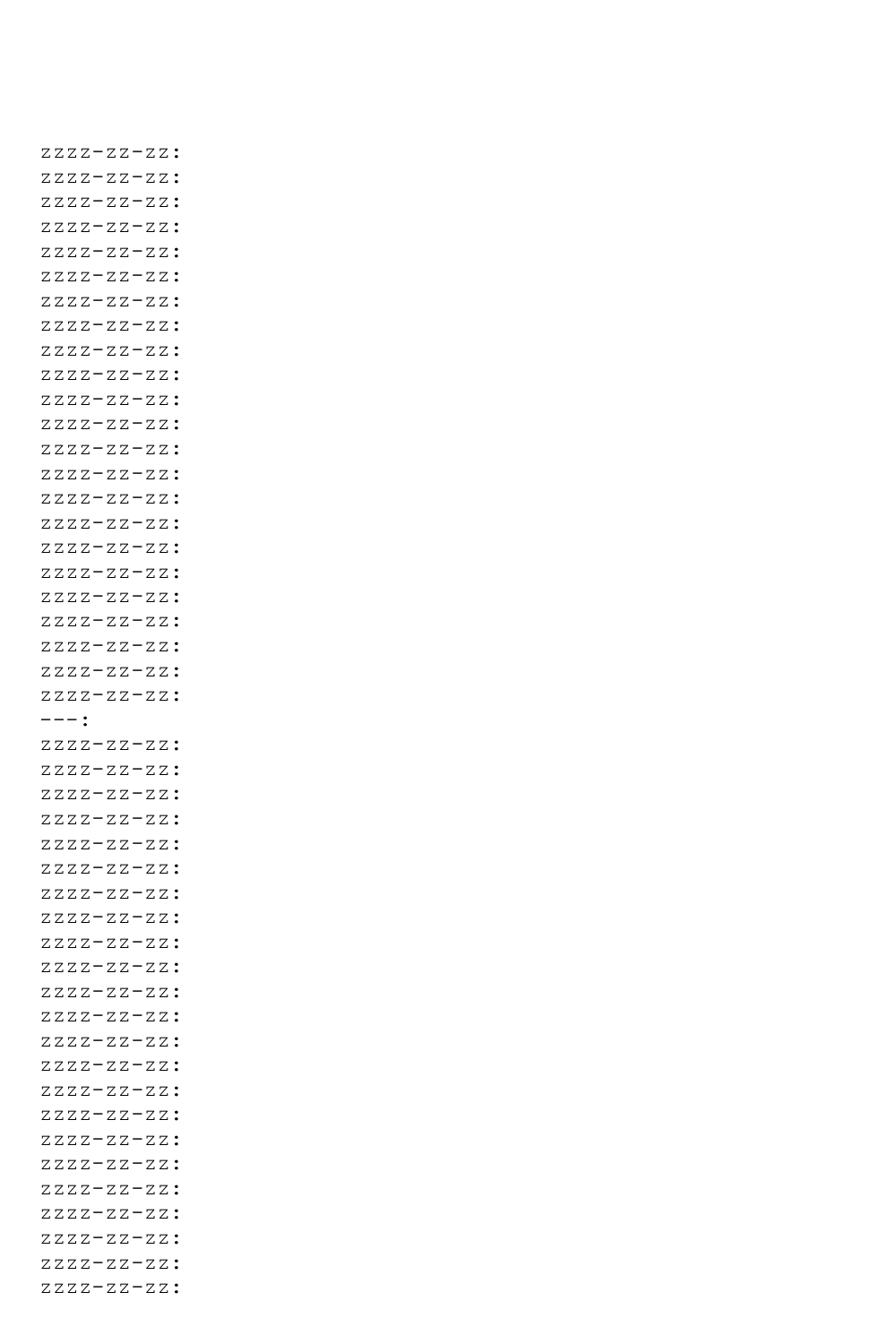zzzz-zz-zz: zzzz-zz-zz: zzzz-zz-zz: zzzz-zz-zz: zzzz-zz-zz: zzzz-zz-zz: zzzz-zz-zz: zzzz-zz-zz: zzzz-zz-zz: zzzz-zz-zz: zzzz-zz-zz: zzzz-zz-zz: zzzz-zz-zz: zzzz-zz-zz: zzzz-zz-zz: zzzz-zz-zz: zzzz-zz-zz: zzzz-zz-zz: zzzz-zz-zz: zzzz-zz-zz: zzzz-zz-zz: zzzz-zz-zz: zzzz-zz-zz: zzzz-zz-zz: zzzz-zz-zz: zzzz-zz-zz: zzzz-zz-zz: zzzz-zz-zz: zzzz-zz-zz: zzzz-zz-zz: zzzz-zz-zz: zzzz-zz-zz:  $ZZZZ-ZZ-ZZ$ : zzzz-zz-zz: zzzz-zz-zz: zzzz-zz-zz: zzzz-zz-zz: 1998: zzzz-zz-zz: zzzz-zz-zz: zzzz-zz-zz: zzzz-zz-zz: zzzz-zz-zz: zzzz-zz-zz: zzzz-zz-zz: zzzz-zz-zz: zzzz-zz-zz: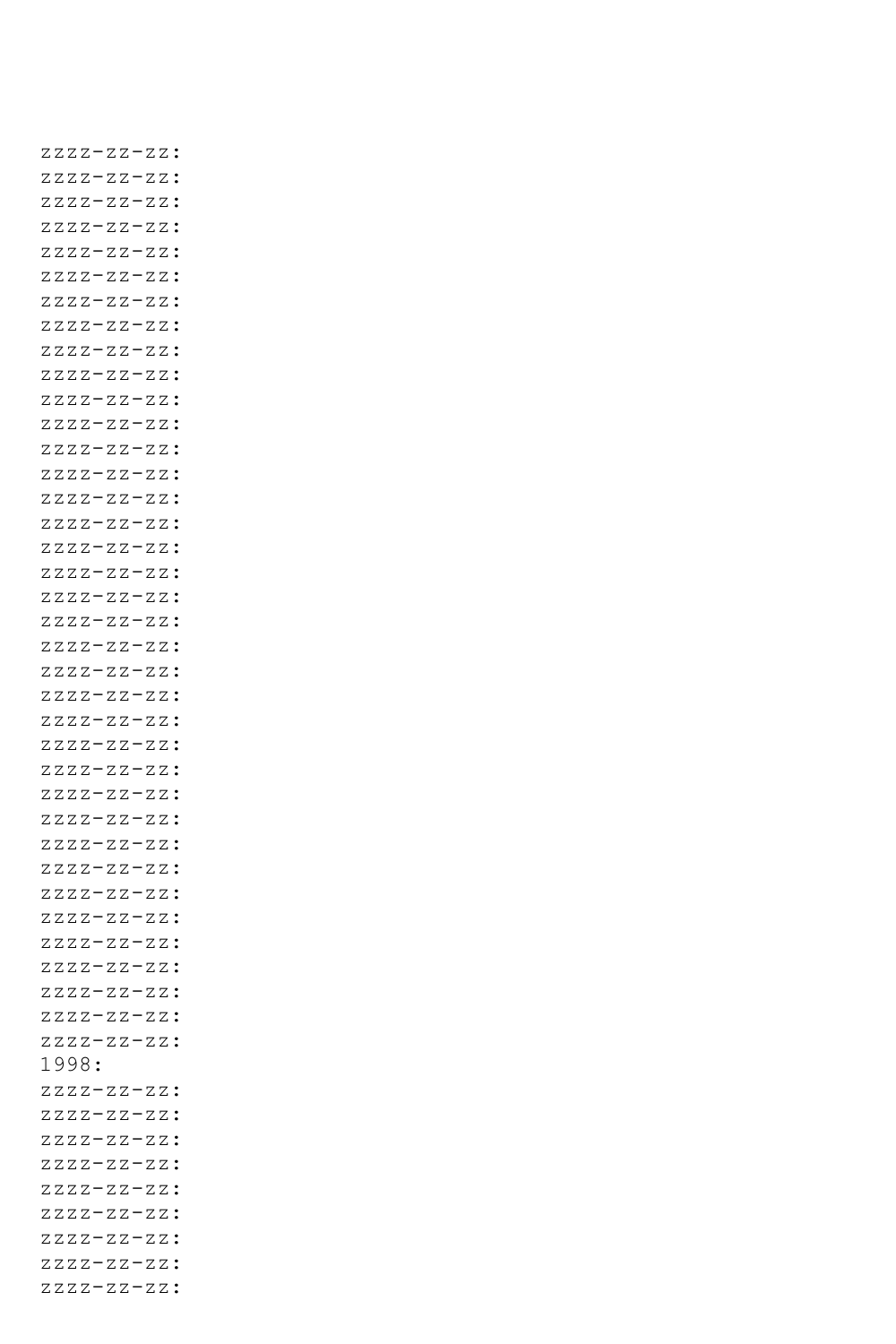```
 zzzz-zz-zz:
 zzzz-zz-zz:
 zzzz-zz-zz:
 zzzz-zz-zz:
ZZZZ-ZZ-ZZ:
 zzzz-zz-zz:
 zzzz-zz-zz:
 zzzz-zz-zz:
 zzzz-zz-zz:
 zzzz-zz-zz:
ZZZZ-ZZ-ZZ:
 zzzz-zz-zz:
 zzzz-zz-zz:
 zzzz-zz-zz:
 zzzz-zz-zz:
 zzzz-zz-zz:
 zzzz-zz-zz:
 zzzz-zz-zz:
 zzzz-zz-zz:
 zzzz-zz-zz:
 zzzz-zz-zz:
 zzzz-zz-zz:
 zzzz-zz-zz:
 zzzz-zz-zz:
 zzzz-zz-zz: Bela Fleck
ZZZZ-ZZ-ZZ:
 zzzz-zz-zz:
 zzzz-zz-zz:
 zzzz-zz-zz:
 zzzz-zz-zz:
 zzzz-zz-zz:
 zzzz-zz-zz:
 1998:
 zzzz-zz-zz:
 zzzz-zz-zz:
 zzzz-zz-zz:
 zzzz-zz-zz:
 zzzz-zz-zz:
 zzzz-zz-zz:
 zzzz-zz-zz:
 zzzz-zz-zz:
 zzzz-zz-zz:
 zzzz-zz-zz:
 zzzz-zz-zz:
 zzzz-zz-zz:
 zzzz-zz-zz:
 zzzz-zz-zz:
```